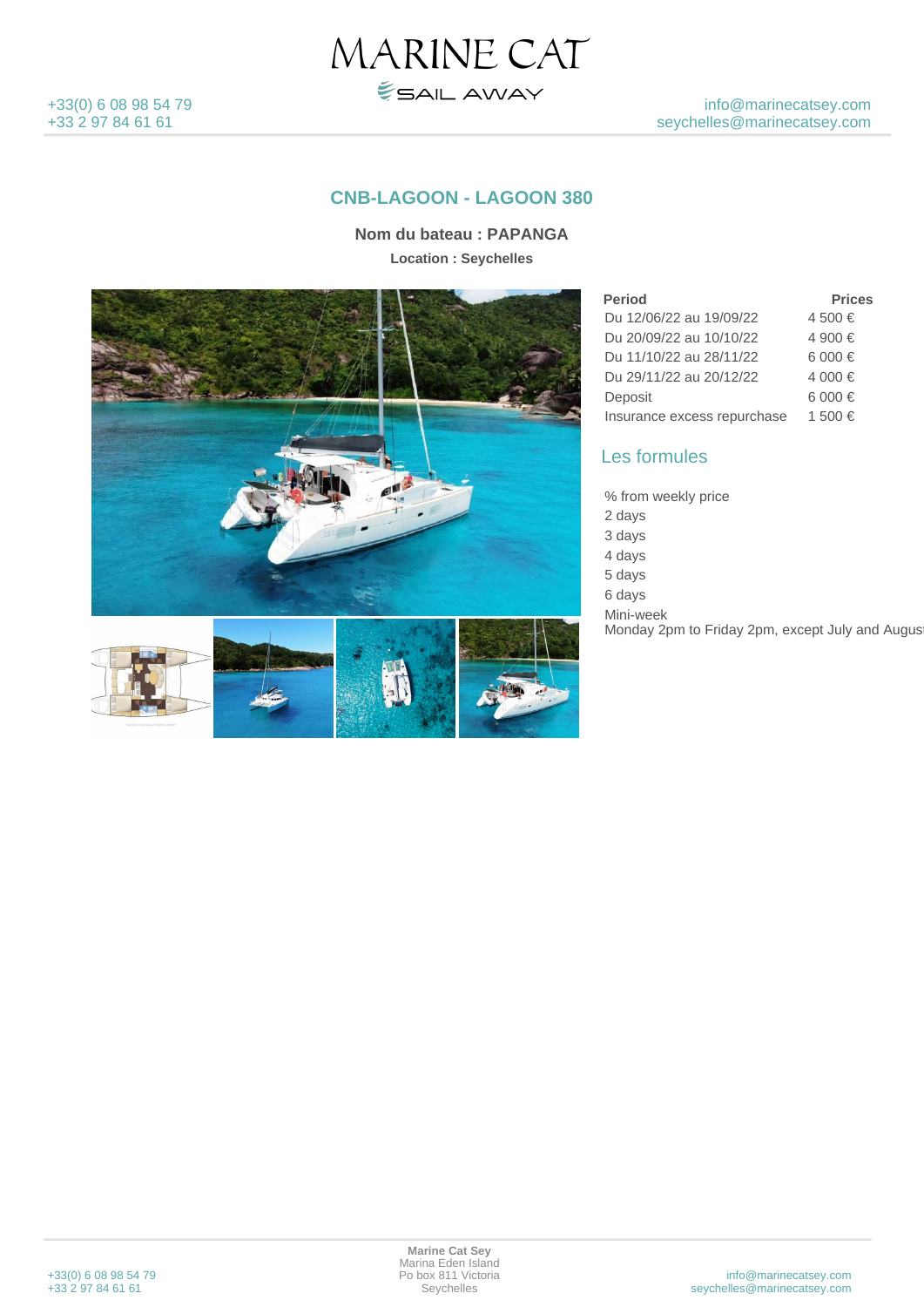

#### Resume

Undisputed world champion in its category (more than 850 units delivered), the LAGOON 380 has not aged a bit: fast, easy to maneuver and safe, we meet its fans on all the seas of the world.

MARINE CAT

ESAIL AWAY

Living well at sea on a seaworthy boat. Living well in port on a welcoming boat.

A simple and efficient deck plan. Vertical windows: better protection from the sun, optimization of volume and headroom.

A VPLP plan: a guarantee of performance under sail. Outside, easy and protected movement: wide gangways, a rigid path on the trampoline.

The transoms: easy access to the sea and the dinghy.

The cockpit: a real outdoor lounge. interior, maximum brightness in the saloon and the cabins (large hull glazing). 360° vision in the rounded saloon.

#### **Caracteristics**

Building year : 2019 Type : Saling c catamaran Lenght : 11,55m Width : 6,53m Draught : 1,15 m Lest type : Small draught, agrounded Yacht category : A Security : Middle shore Flag : Français Bedding : 10 Single-bed cabin : 2 Cabins : 4 Double-bed cabin : 4 Bathroom : 2 Water Tank: 300 l Fuel Tank : 2 x 100 l Engine : x2 40cv Inboard, Sail Drive, Yanmar

#### Sail equipement

MS Full Batten Furling Genoa Lazy-bag Lazy Jack

## **Electronic**

Navigation control panel Loch Speedo Sonar Weather vane Anemometer GPS Plotter Autopilot VHF Charger 220V Circuit 12V Circuit Shore plug Inverter Solar panels